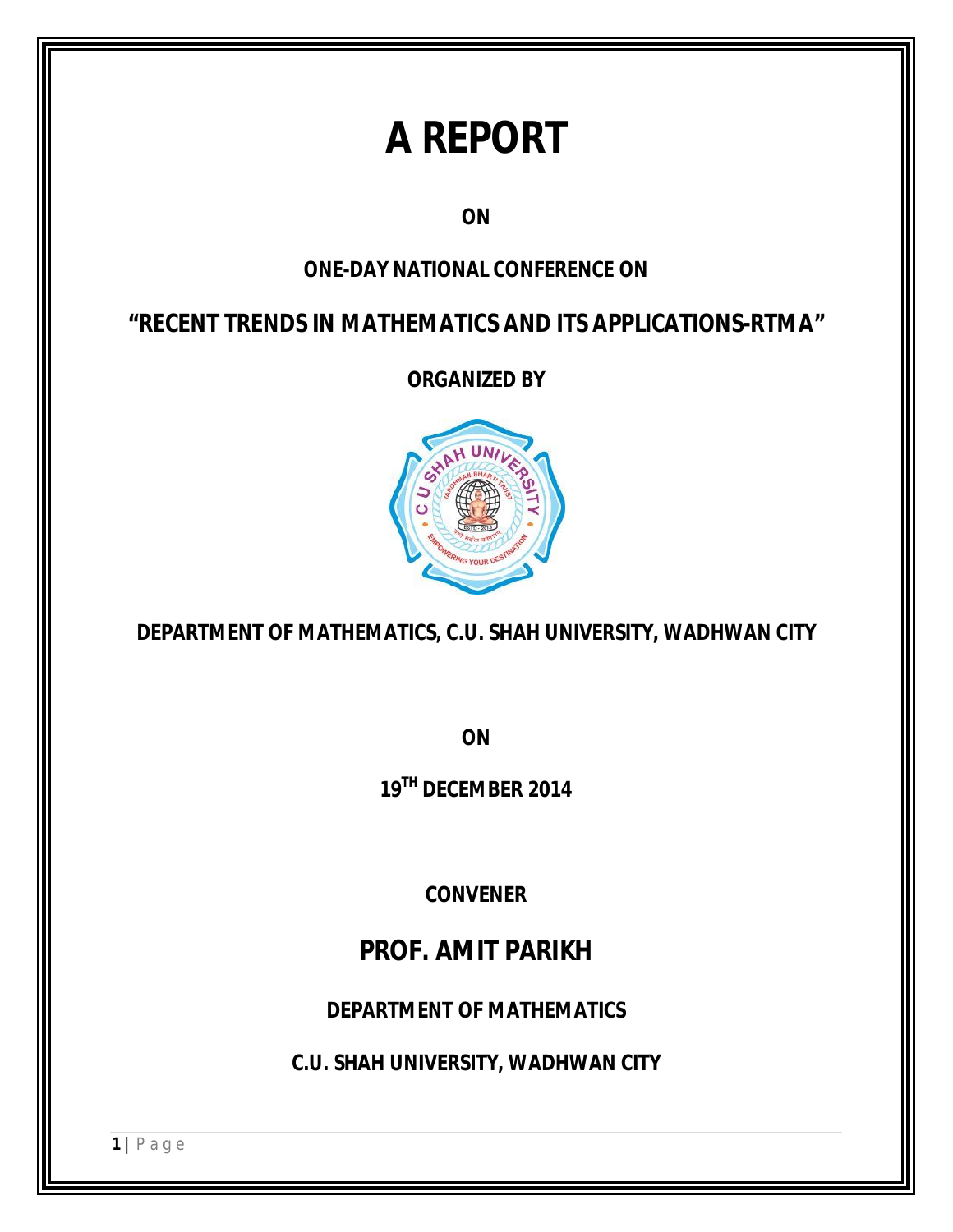## **CONTENTS**

| Sr.No. | <b>Particulars</b>                     | Page No. |
|--------|----------------------------------------|----------|
| 1.     | Detailed Report                        | $1 - 10$ |
| 2.     | Annexure: I (Brochure)                 | 11       |
| 3.     | Annexure: II (Registration Form)       | 15       |
| 4.     | Annexure: III (Schedule)               | 16       |
| 5.     | Annexure: IV (List of Participants)    | 17       |
| 6.     | Annexure: V (List of Resource Persons) | 18       |
| 7.     | Annexure: VI (Paper Presentations)     | 19       |
| 8.     | Annexure: VII (News Paper)             | 21       |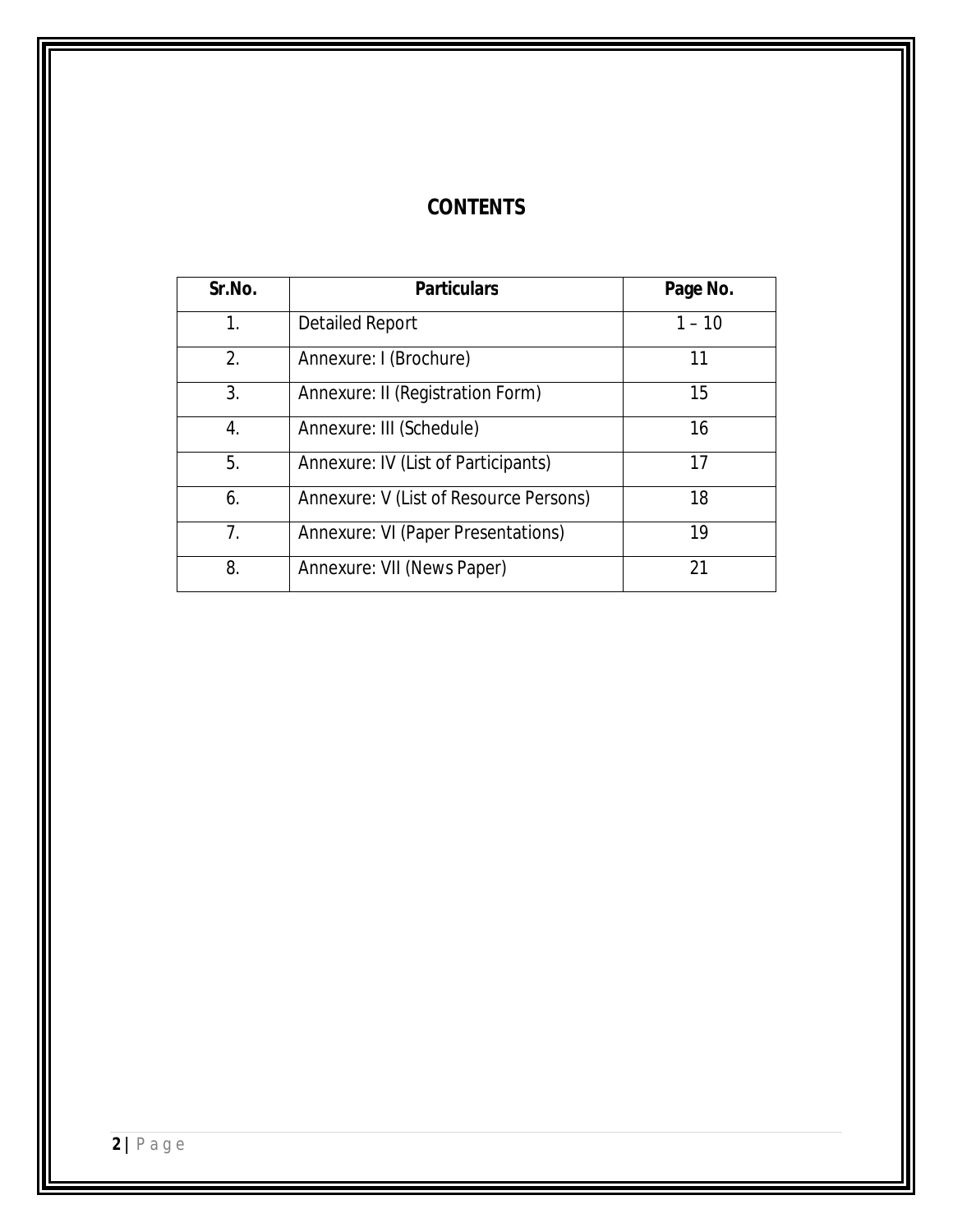## **C.U. SHAH UNIVERSITY: A GLIMPSE**

With blessings of a visionary pious hearted late Shri C. U Shah Sir, seamless efforts of Wardhman Bharti Trustess, and painstaking contribution from all staff members and the entire WBT family, the multi domain C. U. Shah University is established through Gujarat Govt. assembly 2013. Under 64 heads and disciplines in professional fields, C.U. Shah University offers globally recognized UGC/ACITE/PCI/NCTE approved international courses meeting the tomorrow's industry demands. The C.U. Shah University aims for a clear understanding of small scale industry to upper medium/large scale entrepreneurship.

#### **DEPARTMENT OF MATHEMATICS**

Mathematics is the language of engineering. It caters to all disciplines of engineering. It is essential to understand how mathematics works in order to master the complex relationship present in modern engineering system and products. Mathematics provides clarity and precision to vague and intuitive ideas. Modeling of physical processes can also be done using mathematics. In the undergraduate courses, mostly post calculus topics are covered viz. differential equations, multiple integrals, Fourier series, Fourier transforms, Laplplace transforms, vector calculus, Numerical methods etc. the department takes special care in helping the students in overcoming their difficulties of mathematics and convincing them the importance of the subject in their professional life. the department also interacts with the students and faculty of all other departments in giving suggestions to their problems involving mathematical applications.

## **INTRODUCTION TO RTMA CONFERENCE-2014**

Mathematics has been a complicated research domain for educationists, teachers and researchers. The field of mathematics cannot be underestimated in terms of developing various fields like engineering, technology, science and life in general. Since our great mathematician, Aryabhatt invented the zero, the arena of mathematics has become a subject of investigations and updation. Today the branch of mathematics has extended in different walks of life to better the human life in a smooth direction. The subject mathematics has been taught in multiple programs of higher education to strengthen students in understanding the fundamental principles of it and to learn the subject for the application into practical life.

With a broader view of understanding the significance of mathematics in present education system, one-day national level conference on "*Recent Trends in Mathematics and Its Applications"* was organized by Department of Mathematics, C.U. Shah University, Surendranagr (managed by Wardhman Bharti Trust) on 19<sup>th</sup> December, 2014. The main concern of this conference was to discuss the ongoing trends of mathematics and its applications in an effective manner.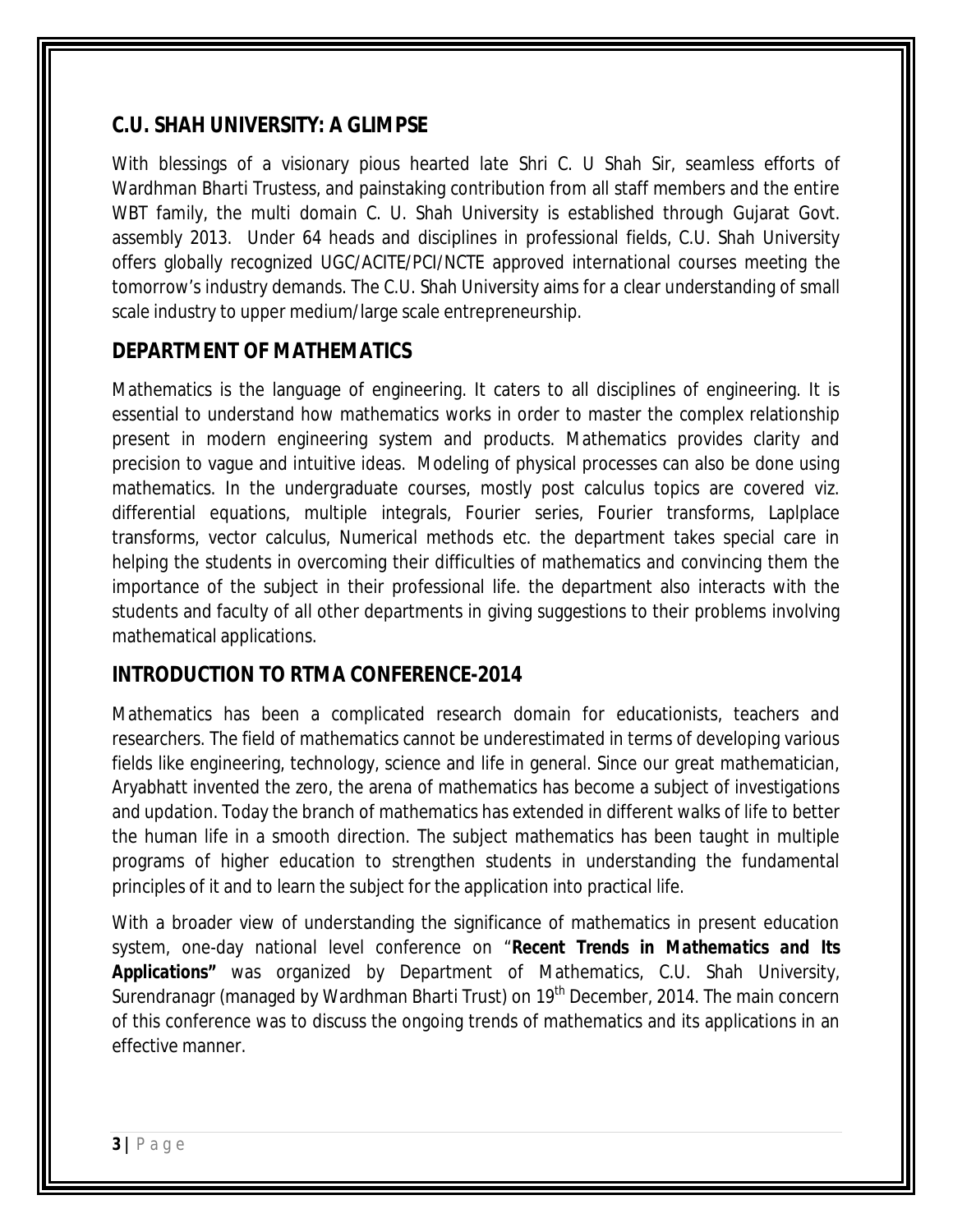#### **CONFERENCE OBJECTIVES**

- $\cdot$  To provide a platform for the academicians, scientists, engineers and researchers to discuss the advancement and present trends of mathematics and its applications in science and other fields.
- $\cdot$  To focus mainly on researches that can become a medium to fill the gap in present day communication.
- $\cdot$  To strengthen the research dimensions of mathematics by keeping in mind present and future research.

#### **THEMES OF CONFERENCE**

- Different Equations
- Graph Theory
- Fluid Dynamics
- Biomathematics
- Fuzzy Logic
- Statistical Computation/Optimization

## **PARTICIPANTS**

The conference attracted many intellectuals to take part in it. More than 60 experts and research scholars of mathematics from Gujarat and other states participated in the conference and contributed their valuable thoughts to make the conference fruitful. The list is attached at the end of report in annexure section.

#### **OVERVIEW OF CONFERENCE**

## **INAUGURAL FUNCTION**

The conference was started as per the schedule at 9:00 a.m. with the registration of participants from reputed institutions followed by Breakfast and Tea. The conference was inaugurated with prayer and lightening the lamp before the Goddess Saraswati. The function was graced by the Chief guest of the function, Dr. M.N. Mehta, Professor and Head, AHMD, SVNIT, Surat, Dr. H.J. Jani, Vice Chancellor of the C.U. Shah University, Dr. K.H. Wandra, the Principal of C.U. Shah College of Engineering & Technology and Dr. Amit K. Parikh, the conference Convener and Professor of Department of Mathematics, C.U. Shah University.

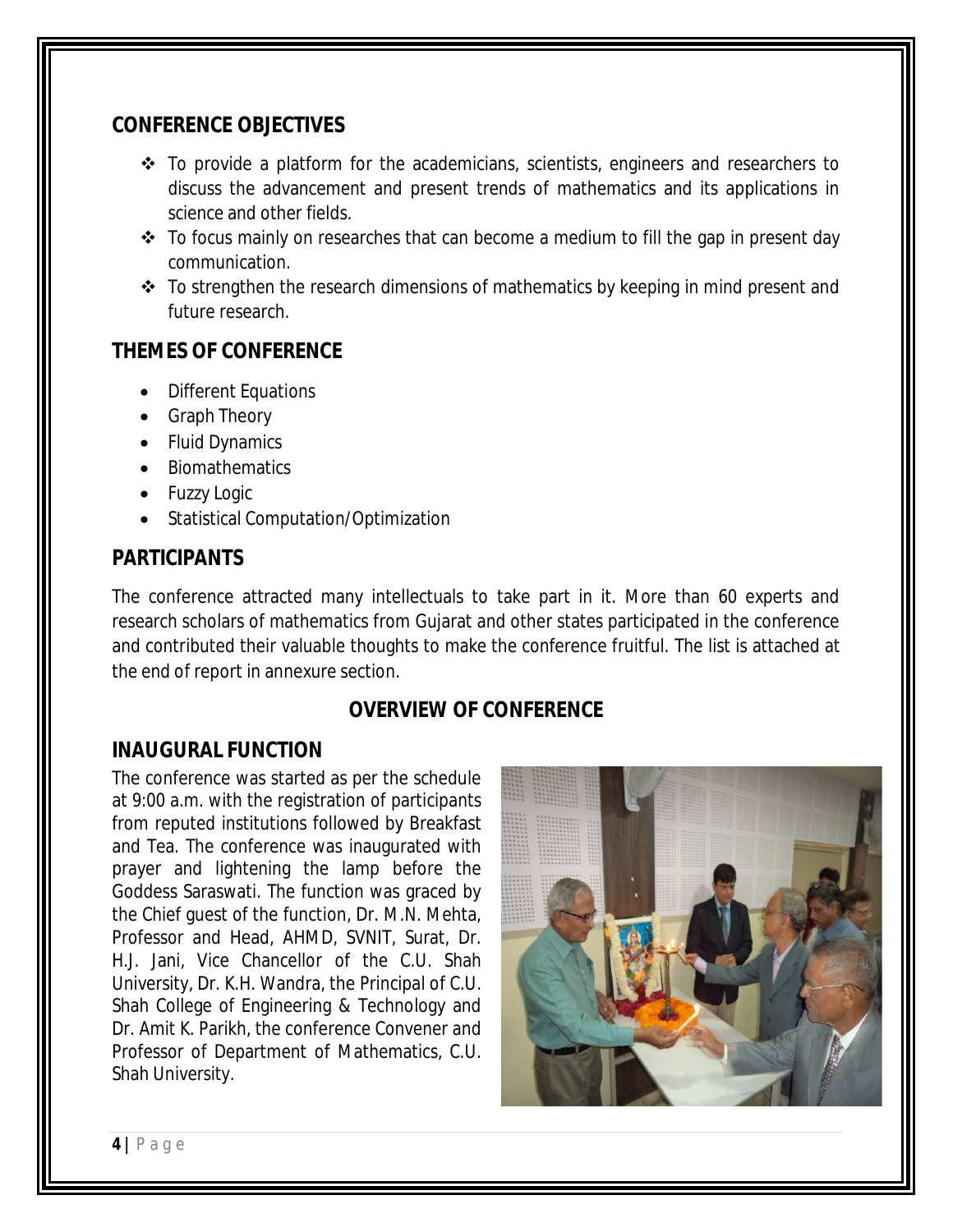

Dr. K. H. Wandra welcomed the invited guests and participants by the words. Dr. Amit Parikh introduced the conference programs in details. Moreover, he also conveyed the objectives of organizing the RTMA-2014 at the outset. The chief guest, Dr. M.N, Mehta delivered an inaugural address in which he explained the significance of mathematics and its application in different disciplines of education by giving practical examples in a very lucid and simplest manner. The function was presiding by the Vice Chancellor of the C.U. Shah University, Dr. H.J Jani. He emphasized two important things in his speech. Firstly, he said that fear of learning mathematics should be removed from the students and secondly, he added that the teaching methodology of mathematics should be more interesting and application-oriented. The function was anchored by Ms. Poonam Shah, an Assistant Professor of HM&S Department.

After the inaugural function, the expert session was started. In that session, the keynote address was delivered by Dr. M. N. Mehta, Professor & Head, AHMD, SVNIT, Surat.

The title of his talk was *"Mathematical Modeling on Instability Phenomenon Arising in Inclined Homogeneous Porous Media".* In his speech, he said that mathematical modeling in fluid flow through porous media, which has great importance in petroleum technology and oil recovery, processes. He inserted that mathematical modeling plays an important role to study the oil recovery processes. He explained various aspects of mathematical modeling for utilization in industrial sector for more production.

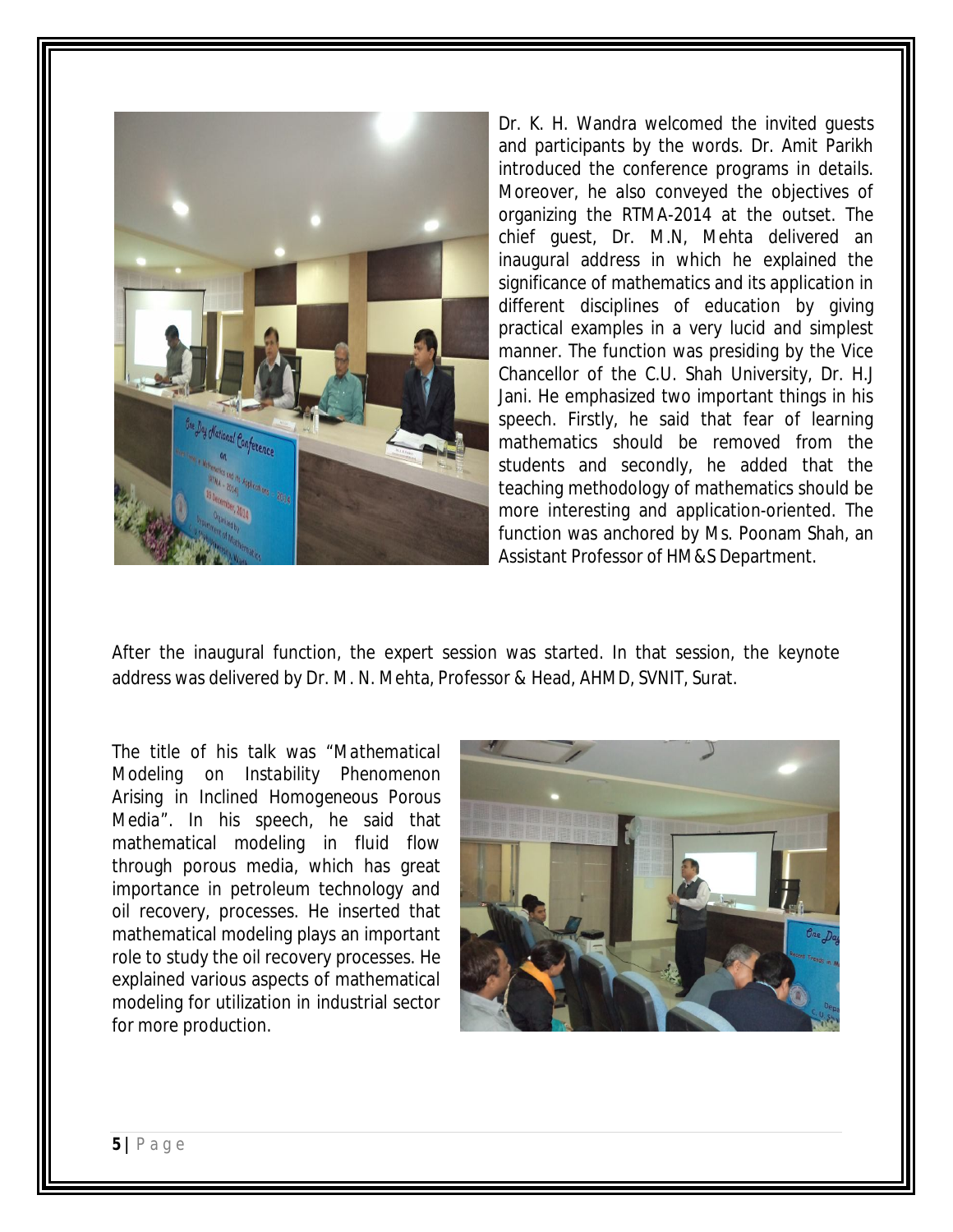As per the conference schedule, the next session was plenary session, which was delivered by Dr. V. H. Pradhan, Professor, AHMD, SVNIT, Surat.



His title of talk was "*Analytical and Numerical Methods for Well Known Partial Differential Equations".* He said that two tasks are involved in studying physical phenomenon and that are mathematical formulation of the physical process and numerical analysis of the mathematical model. He also shared the information of analytical and numerical methods of past and present to solve nonlinear partial differential equations. He discussed some of the most significant methods like Burger's equation, Bousinessq equation, Richard's equation. The session ended with interaction between speaker and listeners.

After the plenary session, the expert talk was delivered by Dr. S. K. Vaidya, Professor and Head, Department of Mathematics, Saurashtra University, Rajkot.

Dr. S. K. Vaidya presented his views on *"Some Current Trends of Research in Graph Theory".* He said that theory of graph is one of the most fascinating areas of mathematics. In his speech, he conveyed that there are many interesting fields of research in graph theory. The fields like graph labeling, domination in graph, topological graph theory and algorithmic graph theory are worth among available theories. He beautifully explained and elaborated the latest trends of graph theory in conducting research. The session concluded with questions-answers between speaker and participants.

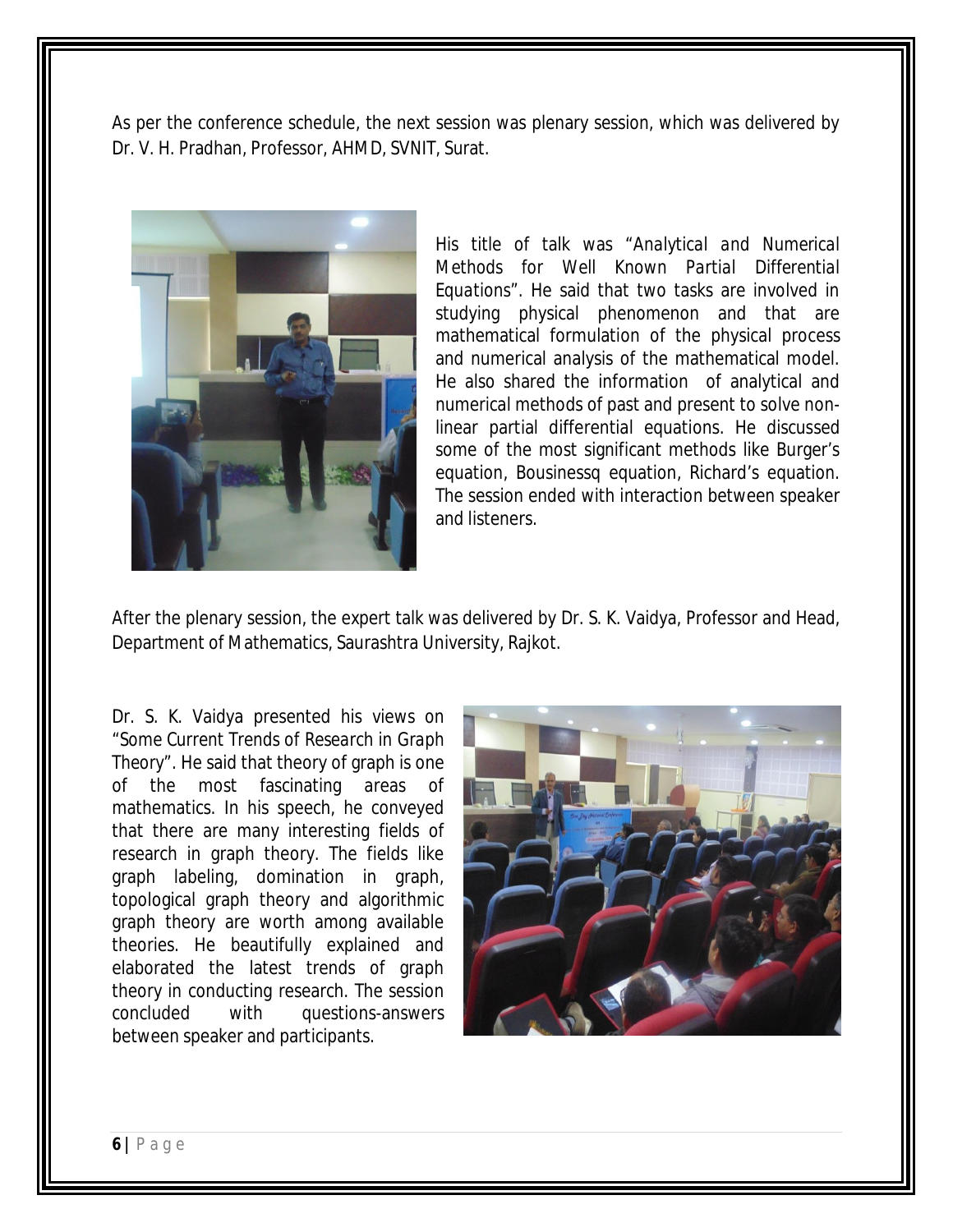The following expert talk was delivered by Dr. Amit Parikh, Professor of Department of Mathematics, C. U. Shah University, Wadhwan City.



The title of the lecture was "*Generalized Separable Method and Its Applications".* Dr. Parikh stated that it is challenging task to solve equations representing different phenomenon. Many research projects have been conducted on approximate solution of such non-linear partial differential equation using different numerical techniques. He mainly focused on obtaining classical exact solution of nonlinear partial differential equation by using generalized separable method. As an application, Dr.Parikh discussed mathematical model of Fingero-Imbibition phenomenon arising during secondary oil recovery process. Talk ended with the appreciation of discussion by the attendants.

There was a lunch break at 12:45 p.m. after the session.

The post lunch session was of paper presentation, which scheduled during 1:45 to 4:30 p.m. The paper presentation session was divided into two tracks. Two tracks ran parallel where experts and scholars presented their views on different topics pertaining to themes of RTMA conference. The details of paper presentation are enclosed in the annexure section of this report. Key-note lecture, expert talks and paper presentation sessions justified the themes of conference. This conference proved its existence in contributing knowledge in the domain of mathematics. Mathematicians brainstormed about present trends in mathematics and its applications and how new changes can be implemented in learning the mathematics interestingly. Further, experts have conveyed that teaching of mathematics should become academic as well as industry oriented.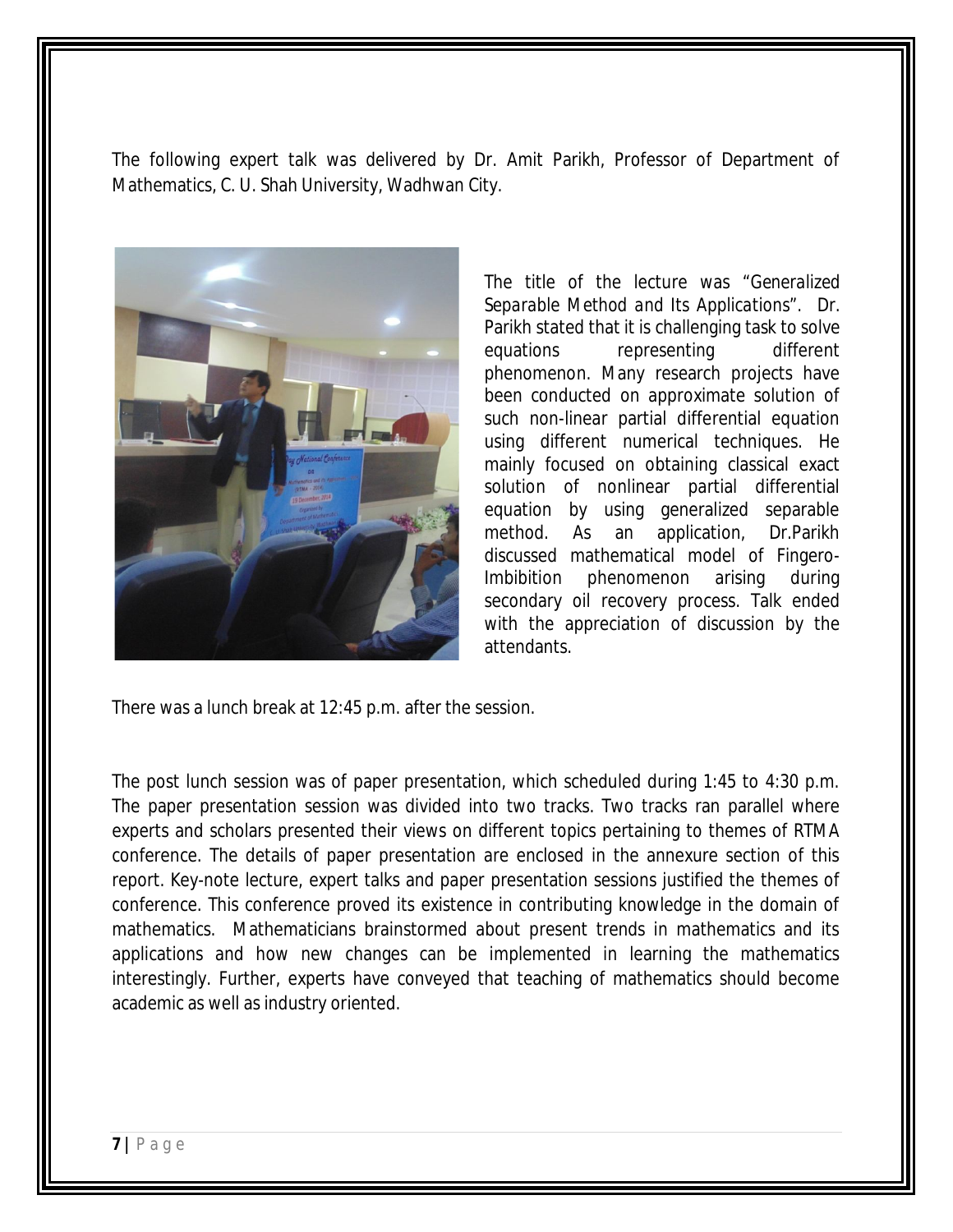#### **VALEDICTORY FUNCTION**

After the paper presentation session, the valedictory function was organized in seminar hall of Mechanical Engineering Department of C. U. Shah University, Wadhwan City at 5 p.m. followed by tea break. Dr. S.K. Vidya, Professor and Head, Department of Mathematics, Saurashtra University, Rajkot, Dr. J.P. Sharma, (Retired Professor, Nirma University), were invited as guests of honor. Besides, Dr. K.H. Wandra, Principal, C.U.Shah College of Engineering & Technology and Dr. Amit Parikh, Conference Convener & Professor, Mathematics Department, C. U. Shah University was present on the dais. Both the honorable guests expressed their valuable views and suggestions for the conference. Dr. K.H. Wandra gave an overview of the conference. Dr. Amit Parikh proposed the vote of thanks. Dr. K.H. Wandra, Dr. S.K. Vaidya and Dr. J. P. Sharma did the certificate distribution respectively. The function ended with the singing of national anthem. The function was anchored by Ms. Poonam Shah.

## **GLIMPSES OF VALEDICTORY FUNCTION**

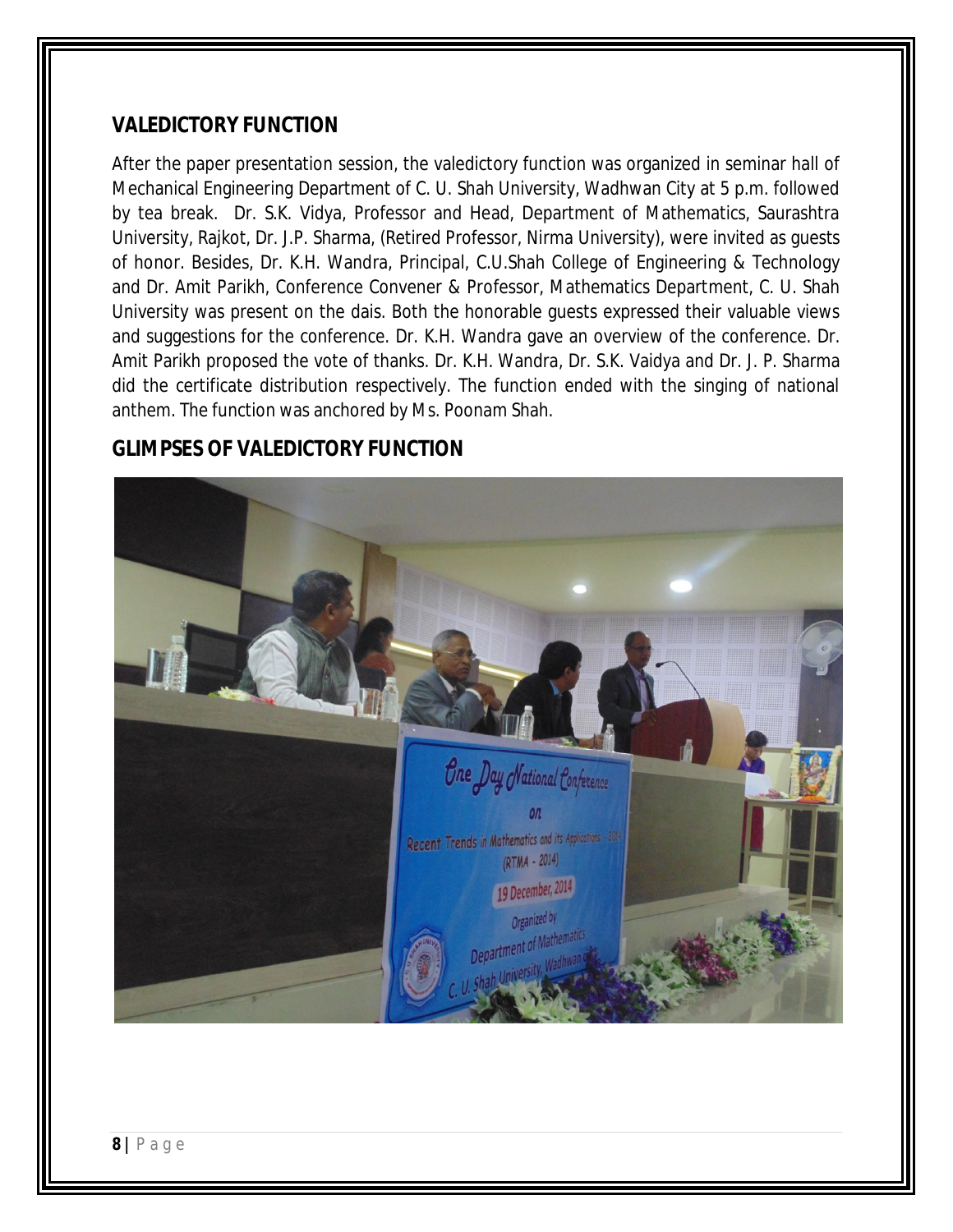

From the feedback from the participants, it is proved that the conference was organized successfully by the Mathematics Department. Moreover, participants appreciated all the expert sessions delivered by renowned mathematicians and academicians. The conference fulfilled the objectives which were set. It is really a benchmark for the C.U. Shah University in its profile.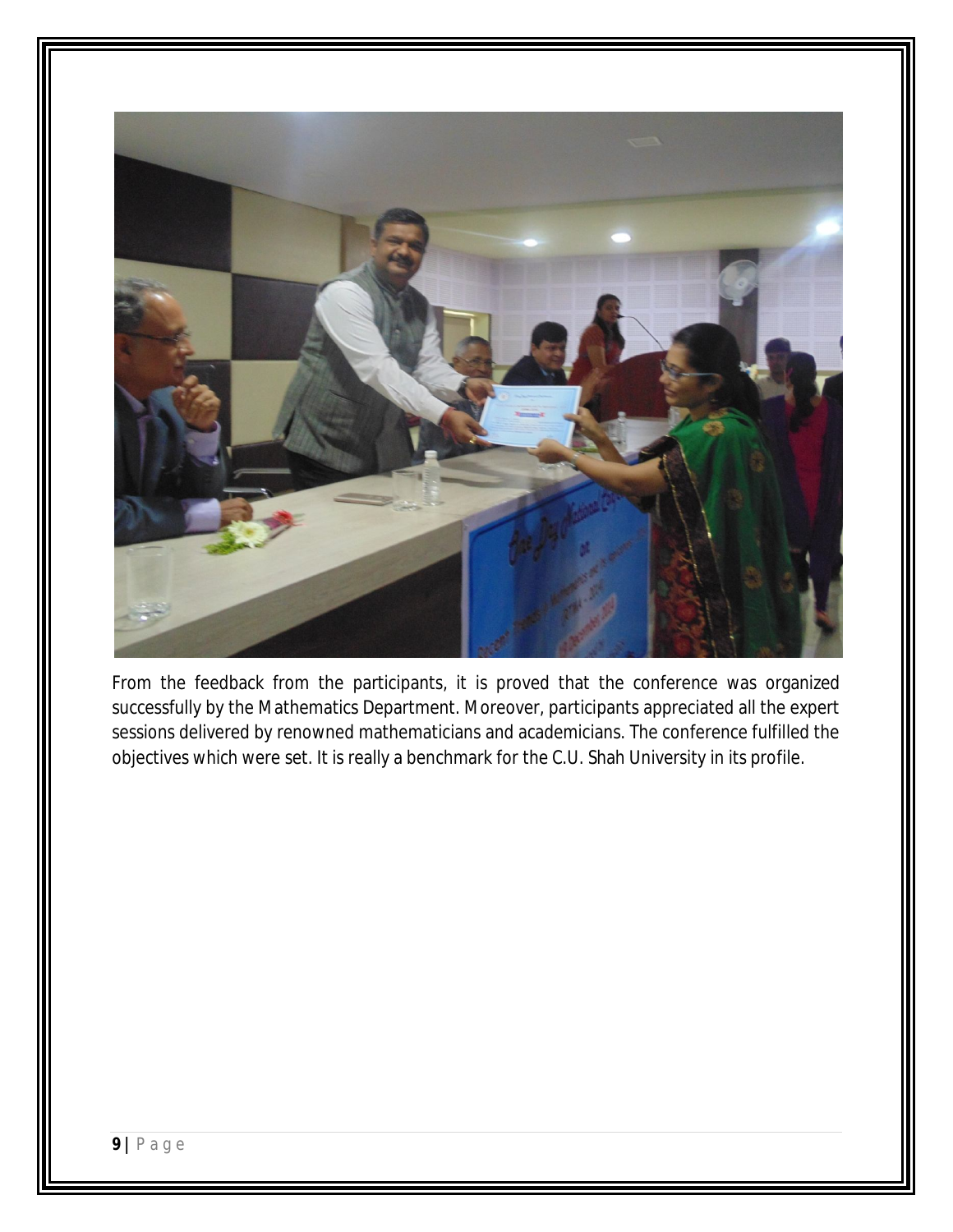**ANNEXURE: I**

# **ONE DAY National Conference On**

## **RECENT TRENDS IN MATHEMATICS AND ITS APPLICATIONS (RTMA 2014)**

**19 December, 2014**

**Convener**

**Dr.Amit K. Parikh**

**Organized by**

**Department of Mathematics**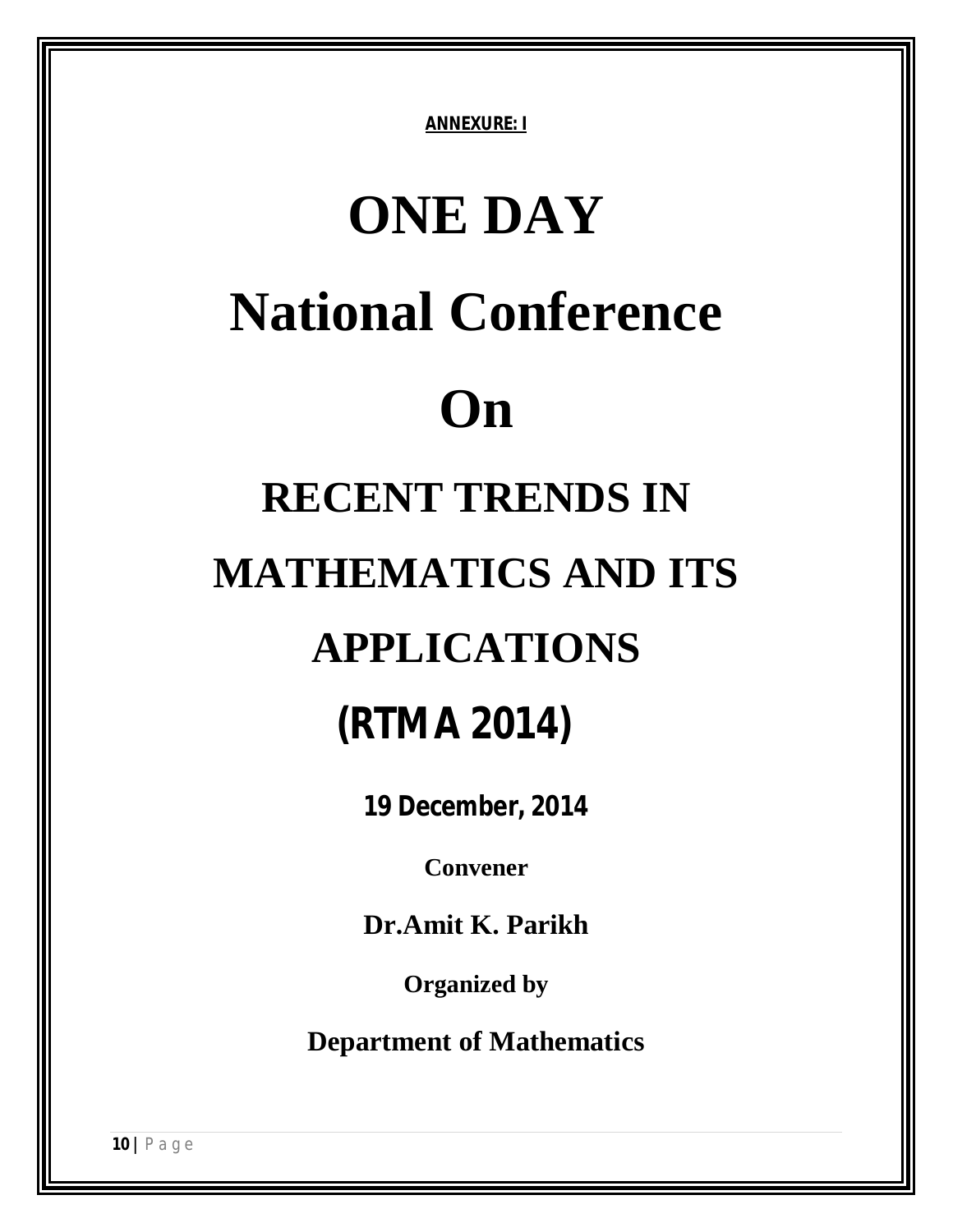## **C U SHAH UNIVERSITY**

**Wadhwan city – 363 030** 

#### **District: Surendranagar**

#### **Gujarat, India**

#### **About University:-**

**With blessings of visionary pious hearted philanthropist Late Shri C. U. Shah, seamless efforts of WardhmanBharti Trustees, and painstaking contributions from all staff members and the entire WBT family, the multi disciplinary C. U. Shah University is established through Government of Gujarat Assembly on April 22, 2013.**

**Under 64 heads and disciplines in professional fields, the C. U. Shah University offers various International Courses which are globally recognized and approved by UGC / AICTE / PCI / NCTE / BCI / MHRD meeting the tomorrow's industries demand. Many courses and colleges are NAAC accredited www.naac.gov.in .**

**The C. U. Shah University aims for a clear understanding of small scale industry to medium scale industry to upper medium / large scale entrepreneurship. The University is a member of American Society for Quality (ASQ) Education. The University is Government recognized electrical energy audit center.**

**Constituent Colleges of C. U. Shah University are accredited by NAAC, Bangalore**

#### **C. U. Shah College of Master of Computer Application accredited by NAAC 'B' grade (2.64) C. U. Shah College of Engineering & Technology accredited by NAAC 'B' grade (2.13)**

**C U Shah university is a leading university offering multidisciplinary undergraduate, post graduate and PhD programme in various disciplines. The university provides an inspiring environment to all students to expand their intellectual dimensions and recognize their hidden talents, not only in the corporate field, but also in life skills. About Department:-**

**Mathematics is the language of engineering, science and technology. It caters to all disciplines of multiple branches. It is essential to understand, how mathematics works in order to master the complex relationships present in modern technical systems and products. Mathematics provides clarity and precision to vague and intuitive ideas. Modeling of physical processes can also be done by using mathematical techniques. In the undergraduate courses, mostly post calculus topics are covered viz., Differential equations, Multiple integrals, Fourier series, Fourier transforms, Laplace transforms, Vector calculus, Numerical methods etc. The department takes special care in helping the students in overcoming their difficulties of mathematics and convincing them the importance of the subject in their professional life. The department also interacts with the students and faculty of all other departments in giving suggestions and solutions to their problems involving mathematical applications.**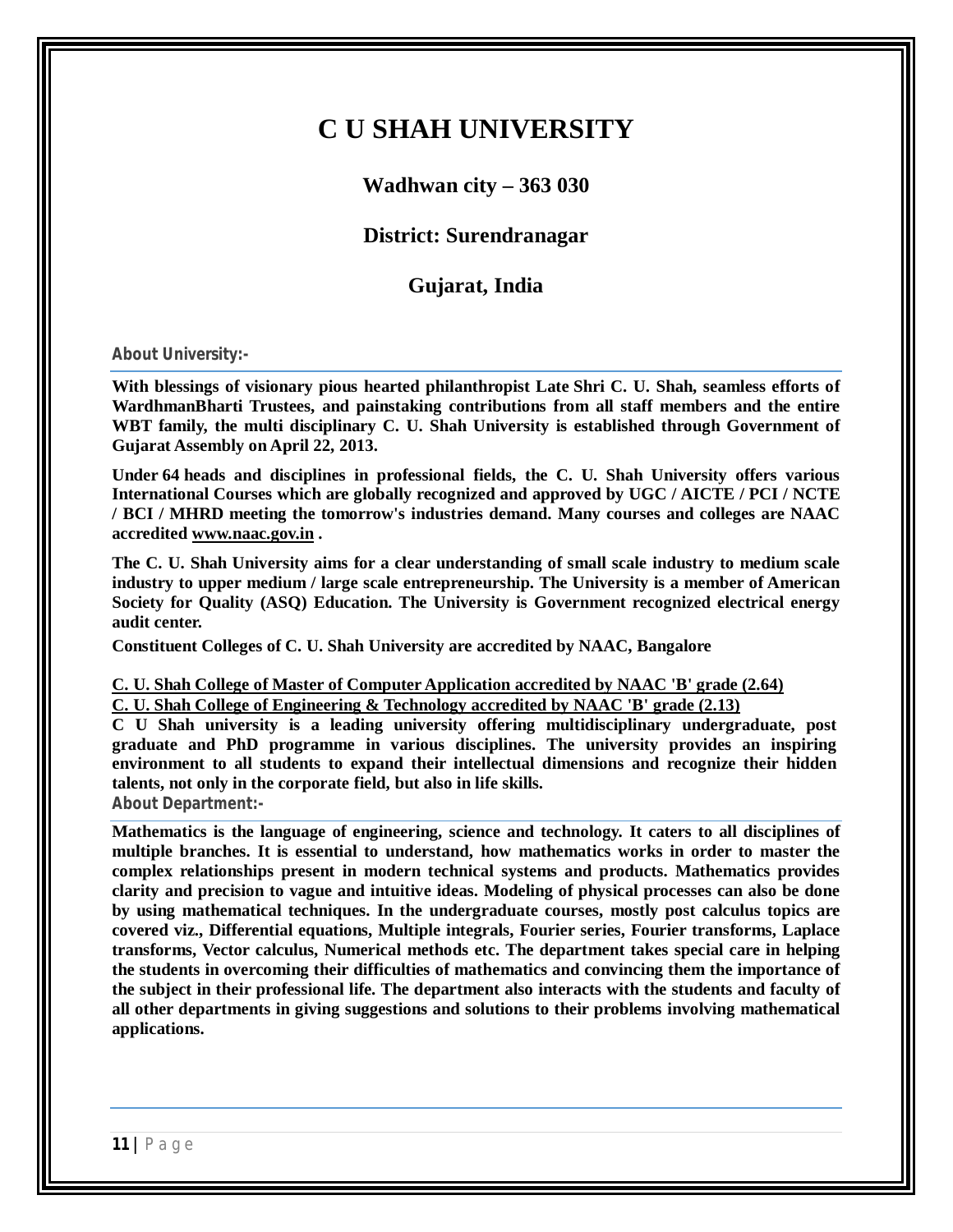#### **Objective of Program:-**

**The main objective of the conference is to provide a platform for academicians, scientists, engineers and researchers to discuss the advances and trends in mathematics and its applications in science, engineering and technology. The programme will focus on original research and expository articles that encourage communication between researchers and experts in areas of application. The program will consist of invited talks by eminent experts in the relative subject and paper presentation by the researchers.**

**Sub-themes:-**

**Research in following topics will be covered during the Conference:**

- **Ordinary and Partial Differential Equations**
- **Graph Theory**
- **Fluid dynamics**
- **Bio-Mathematics**
- **Fuzzy logic**
- **Statistical Computation / Optimization**
- **Numerical Analysis**
- **Simulation and Modelling**
- **Complex Analysis**
- **Linear Algebra**
- **Image processing**
- **Special Function**
- **Financial Mathematics**

**Interested faculty members / research scholars are requested to send the abstract of their research papers.**

**Important Deadlines:-**

| <b>Submission of Abstract:</b>                            | <b>October 31, 2014</b>  |  |
|-----------------------------------------------------------|--------------------------|--|
| <b>Notification of Abstract acceptance:</b>               | <b>November 15, 2014</b> |  |
| Last date of submission of full paper:                    | <b>November 30, 2014</b> |  |
| <b>Registration Fees of Conference:</b>                   | <b>November 30, 2014</b> |  |
| Please communicate to the following emails.               |                          |  |
| conference@cushahuniversity.org                           |                          |  |
| amit.parikh.maths@gmail.com                               |                          |  |
| <b>Patrons:-</b>                                          |                          |  |
| Dr. ICSanghy: Dresident C II Shah University Wadhwan eity |                          |  |

**Dr.JGSanghvi, President, C U Shah University, Wadhwan city Er.Kiran V. Mehta, Secretary, VardhmanBharti Trust, Wadhwan city Dr.H J Jani, Provost, C U Shah University, Wadhwan city Advisory Committee:**

**Dr.VedvyasDwivedi, Pro Vice Chancellor and Registrar, C U Shah University, Wadhwan city Dr. K H Wandra, Principal, C U Shah college and Engineering &Technology, Wadhwan city Dr. AdityaVora, Dean,B. V. Shah (VadiVihar) Science College, Wadhwan city Dr. H. B. Bhadka, Dean, C.U.Shah College of MCA, Wadhwan city Prof. R. N. Joshi, Dean,VBTs Institute of Arts & Humanities, Wadhwan city Prof. N. M. Sureja, Principal, C. U. Shah Tech. Institute of Diploma Studies, Wadhwan city Dr. S. K. Rao, Director, Research Development & Innovation Center, Wadhwan city Dr. M N Mehta, Professor and Head, SVNIT, Surat Dr. J P Sharma, Professor and Head, Nirma University, Ahmedabad**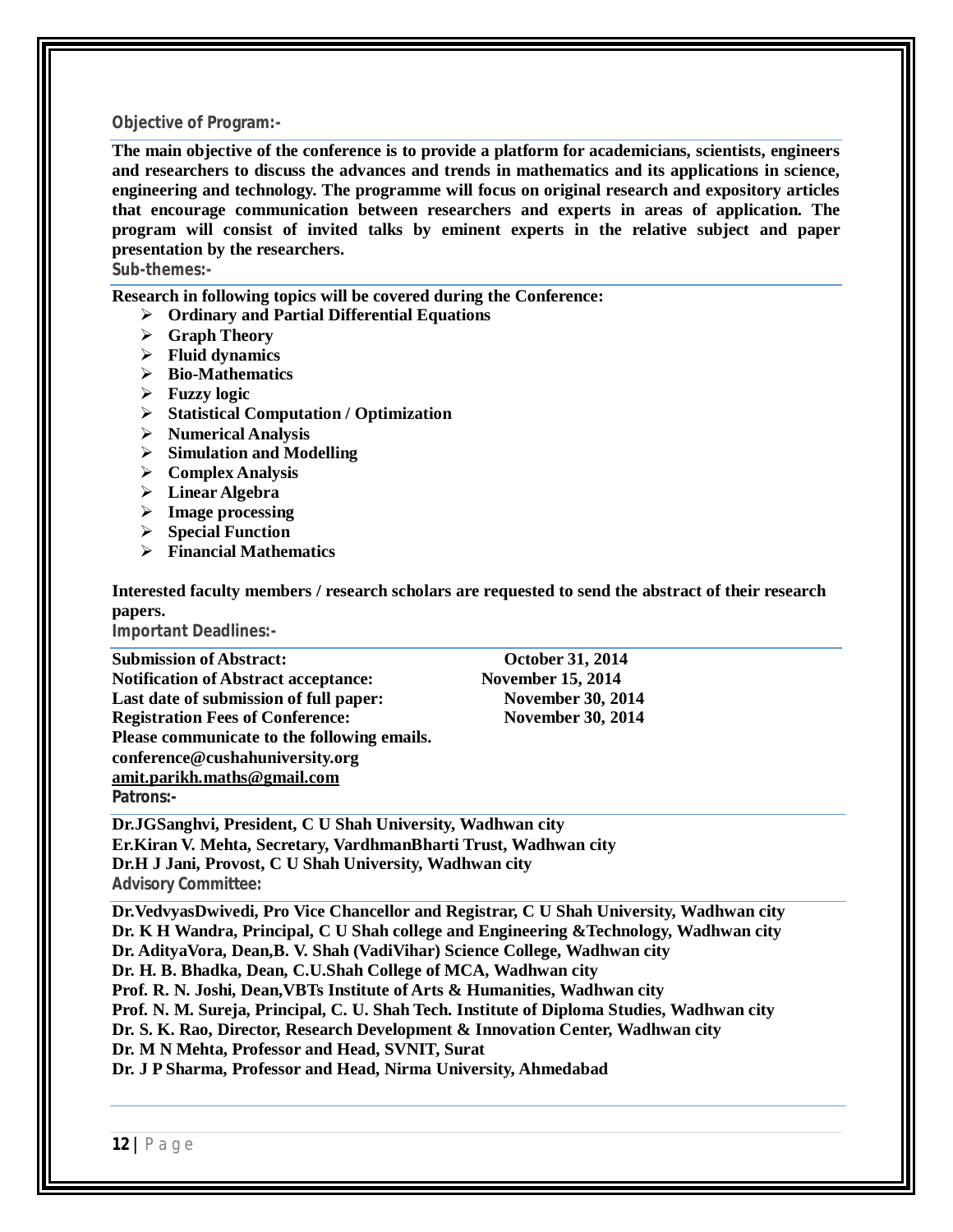**Organizing Committee:-**

**Dr.Amit K. Parikh (Convener) Prof. P V Shah Prof. D B Parmar Prof. P R Makwana** Prof. H D Tivari Prof. R T Solanki Prof. D A Shah **Resource Person:-**

**Eminent experts actively involved in research from NITs/IITs/Universities will be invited to share their expertise.**

**Registration Fee:-**

**Registration fees: Rs. 1000/- only which includes kit, high tea and lunch. All other charges are to be borne by the participants. Registration charges are to be paid by Demand Draft in favour of "CUSHAH UNIVERSITY" payable at Surendranagar.**

**Travelling Allowance:-**

**Participants have to bear expenses of their own for travelling. Accommodations:-**

**Participants have to bear the expenses of their own accommodation. We shall be pleased to offer assistance for the same.**

**How to Apply?**

**Interested faculty / research scholars from Engineering/Science colleges and Research organisations are requested to complete the attached application form and submit it to the coordinator, so as to reach on or before 30th November, 2014. One can send application form by Email also.**

> **Venue: C.U.SHAH COLLEGE OF ENGINEERING AND TECHNOLOGY,** (Accredited by NAAC with B Grade)

**Contact Detail:-**

**Dr. Amit k Parikh, Convener (RTMA-2014) Department of Mathematics C U SHAH COLLEGE UNIVERSITY, Surendranagar- Ahmedabad State Highway, Near Kotharia Village,Wadhwan City-363 030 (Gujarat) India, Phone: +91-2752-247711/13 Fax: +91-2752-247712, Mobile: 09723253971, 09898096370 E-mail: conference@cushahuniversity.org, amit.parikh.maths@gmail.com**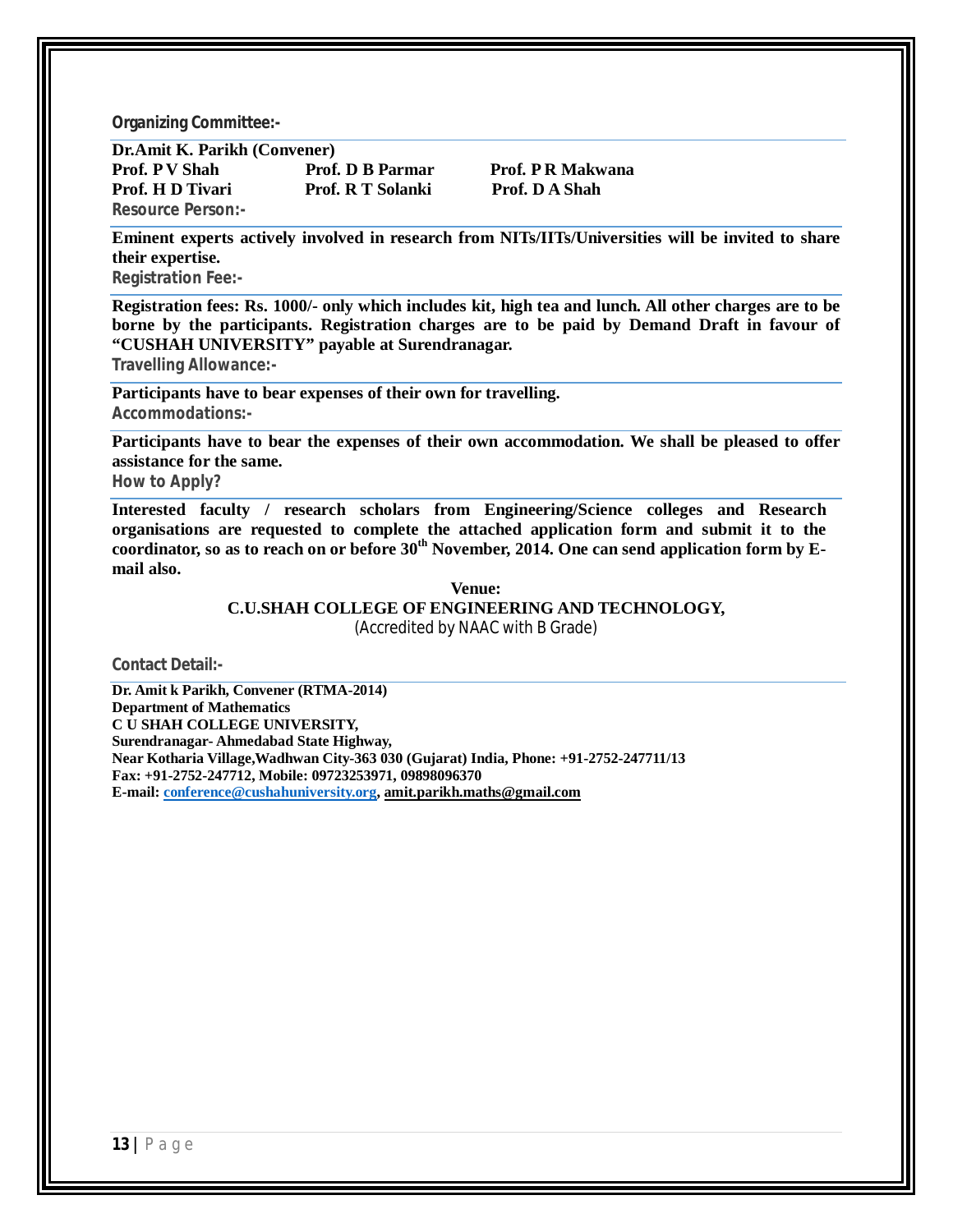| <b>Annexure: II</b>                                                                                       |                                                                                                                                                 |
|-----------------------------------------------------------------------------------------------------------|-------------------------------------------------------------------------------------------------------------------------------------------------|
| <b>ONE DAY National Conference on</b><br>RECENT TRENDS IN MATHEMATICS AND ITS APPLICATIONS<br>(RTMA 2014) |                                                                                                                                                 |
| Date: 19th December 2014                                                                                  |                                                                                                                                                 |
| <b>Registration Form</b>                                                                                  |                                                                                                                                                 |
|                                                                                                           |                                                                                                                                                 |
|                                                                                                           |                                                                                                                                                 |
|                                                                                                           |                                                                                                                                                 |
|                                                                                                           |                                                                                                                                                 |
| Age: IYrs                                                                                                 | <u> 1989 - Johann Harry Harry Harry Harry Harry Harry Harry Harry Harry Harry Harry Harry Harry Harry Harry Harry</u><br>Male/Female: _________ |
|                                                                                                           | (M)                                                                                                                                             |
|                                                                                                           |                                                                                                                                                 |
|                                                                                                           |                                                                                                                                                 |
| Details of Registration Fees: Amount _____________, DD No: ______________________                         |                                                                                                                                                 |
|                                                                                                           |                                                                                                                                                 |
| Signature of applicant                                                                                    | Date:                                                                                                                                           |
| Note: After completion of this form please Email / mail to:                                               |                                                                                                                                                 |
| conference@cushahuniversity.org, amit.parikh.maths@gmail.com                                              |                                                                                                                                                 |
| Note: Your participation will be confirmed by e- mail.                                                    |                                                                                                                                                 |
| $14$   Page                                                                                               |                                                                                                                                                 |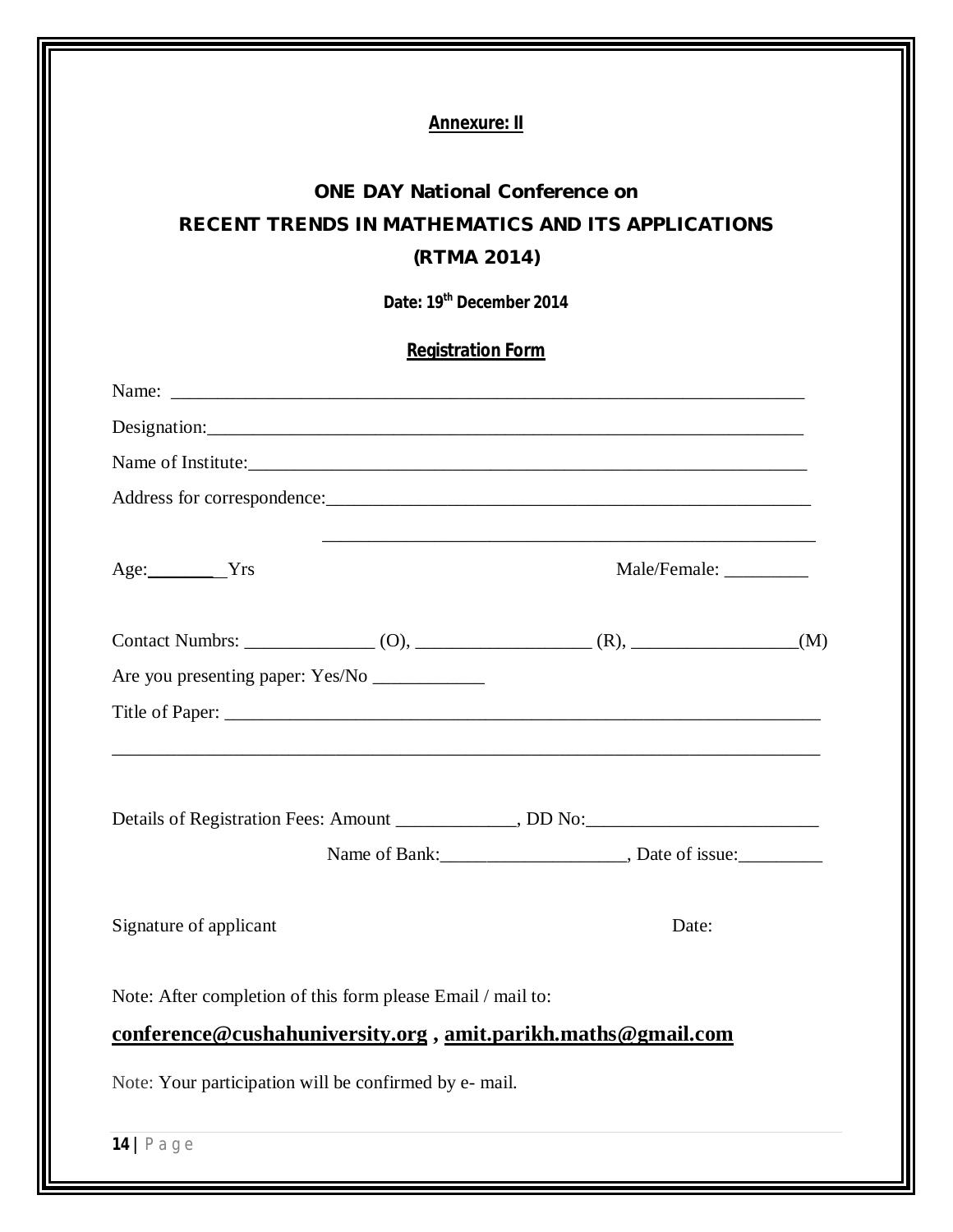## **Annexure: III**

## **Schedule**

| <b>Time</b>     | <b>Events</b>                                        | <b>Venue</b>           |
|-----------------|------------------------------------------------------|------------------------|
| $8:30 - 9:30$   | Registration                                         | Main entrance,         |
|                 |                                                      | MD building            |
| $9:30 - 10:30$  | Inauguration                                         |                        |
| 10:30 - 10:45   | High tea                                             |                        |
| 10:45 - 11:15   | Key note address by Dr. M. N. Mehta, Professor &     |                        |
|                 | Head, AMHD, SVNIT, Surat                             |                        |
|                 | Title of Talk: Mathematical Modeling on Instability  |                        |
|                 | phenomenon arising in inclined<br>homogeneous        |                        |
|                 | porous media                                         | Seminar Hall,          |
|                 | Session Chaired by- Dr. S. K. Vaidya                 | Mechanical             |
| $11:15 - 11:45$ | Plenary session by Dr.V. H. Pradhan, Professor,      | Engineering            |
|                 | AMHD, SVNIT, Surat                                   | <b>Building</b>        |
|                 | Title of the talk: Analytical and Numerical methods  |                        |
|                 | for Well known Partial Differential Equations        |                        |
|                 | Session Chaired by-Dr. J. P. Sharma                  |                        |
| $11:45 - 12:15$ | Expert Talk by Dr. S. K. Vaidya: Some Current Trends |                        |
|                 | of Research in Graph Theory                          |                        |
|                 | Session Chaired by- Dr. K.H. Wandra                  |                        |
| $12:15 - 12:45$ | Expert Talk<br>by Dr. Amit K Parikh: Generalized     |                        |
|                 | Separable method and its applications                |                        |
|                 | Session Chaired by- Dr. V.H.Pradhan                  |                        |
| $12:45 - 1:45$  | Lunch break                                          | Hostel                 |
| $1:45 - 4:30$   | Paper presentations (Two parallel sessions)          | <b>Track-I Seminar</b> |
|                 | Session-I Chaired by - Dr. Mitesh Joshi              | hall (ME build.)       |
|                 | Session-II Chaired by - Dr.A.R.Patel                 | Track-II 103           |
| $4:30 - 4:45$   | Tea break                                            | (MBA building)         |
| $4:45 - 5:30$   | Valedictory function                                 |                        |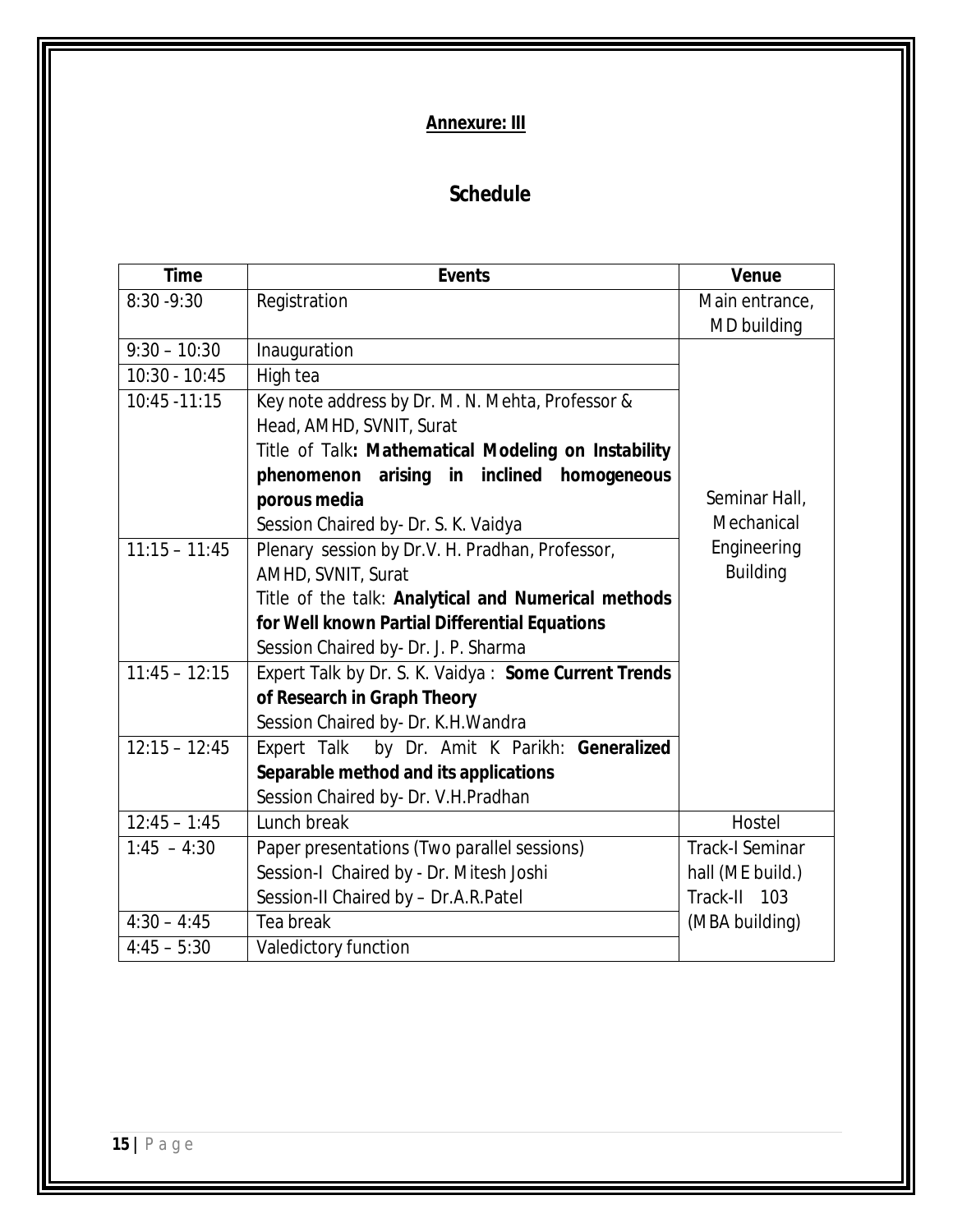## **Annexure: IV**

## **List of Participants**

| <b>Sr</b><br>No. | <b>Name of Participant</b> | <b>Institute Name</b>                           |
|------------------|----------------------------|-------------------------------------------------|
| 01               | Ms.Amruta Daga             | R.C. Patel Institute of Technology, Shirpur     |
| 02               | Ms.Asmita Patel            | SVNIT, Surat                                    |
| 03               | Dr.Brajesh Jha             | PDPU, Gandhinagar                               |
| 04               | Dr.Himanshu Chhapani       | Silvassa College, Silvas                        |
| 05               | Ms.Khyati Desai            | SVNIT, Surat                                    |
| 06               | Mr.Mahesh Yeolekar         | Amiraj College of Engg. & Tech., Ahmedabad      |
| 07               | Dr.Manoj Sahni             | PDPU, Gandhinagar                               |
| 08               | Mr.Nayan Patel             | Research Scholar (R.K.University)               |
| 09               | Ms.Priyanka Patel          | SVNIT, Surat                                    |
| 10               | Mr.Ravi Borana             | Bhavan's R.A.College of Science                 |
| 11               | Ms.Disha Shah              | C.U.Shah Technical Institute of Diploma Studies |
| 12               | Ms.Bhavika Barot           | Hansaba College of Engg., Sidhpur               |
| 13               | Ms.Dipti Prajapati         | Sigma Institute of Engg., Baroda                |
| 14               | Ms. Sweta Shah             | Sigma Institute of Engg., Baroda                |
| 15               | Ms. Vaishali Atodariya     | Sigma Institute of Engg., Baroda                |
| 16               | Ms. Dhaval Shah            | Research Scholar (C.U.Shah University)          |
| 17               | Mr.Solanki Ranjit          | C.U.Shah College of Engg. & Tech., Wadhwan      |
| 18               | Mr. Pratik V Shah          | C.U.Shah College of Engg. & Tech., Wadhwan      |
| 19               | Mr.Pratik H Shah           | B.V.Shah (Vadi Vihar) Science College, Wadhwan  |
| 20               | Mr.Hanuman D Tivari        | B.V.Shah (Vadi Vihar) Science College, Wadhwan  |
| 21               | Mr.Pragnesh R. Makwana     | C.U.Shah College of Engg. & Tech., Wadhwan      |
| 22               | Mr. Dharamvirsinh Parmar   | C.U.Shah College of Engg. & Tech., Wadhwan      |
| 23               | Dr. Aditya Vora            | B.V.Shah (Vadi Vihar) Science College, Wadhwan  |
| 24               | Mr.Dharmin Patel           | Hashmukh Goswami College of Engg., Vahelal      |
| 25               | Mr.Paresh Patel            | Research Scholar (Nirma University)             |
| 26               | Mr.Sapan N Shah            | Vishwakarma Govt. Engg. College, Chandkheda     |
| 27               | Mr.Ketan Patel             | Vishwakarma Govt. Engg. College, Chandkheda     |
| 28               | Mr.Sanjay Patel            | St. Xaviers College of Science, Ahmedabad       |
| 29               | Mr.Ashok Patel             | P.S.Science & H.D.Patel Arts College, Kadi      |
| 30               | Ms.Krishna Solanki         | LDRP-ITR, Gandhinagar                           |
| 31               | Ms. Darshna A Patel        | Govt. Engg. College, Modasa                     |
| 32               | Dr. Jayesh M Dhodiya       | SVNIT, Surat                                    |
| 33               | <b>Shrikant Pathak</b>     | SVNIT, Surat                                    |
| 34               | Ms.Bhumika Chokshi         | SVNIT, Surat                                    |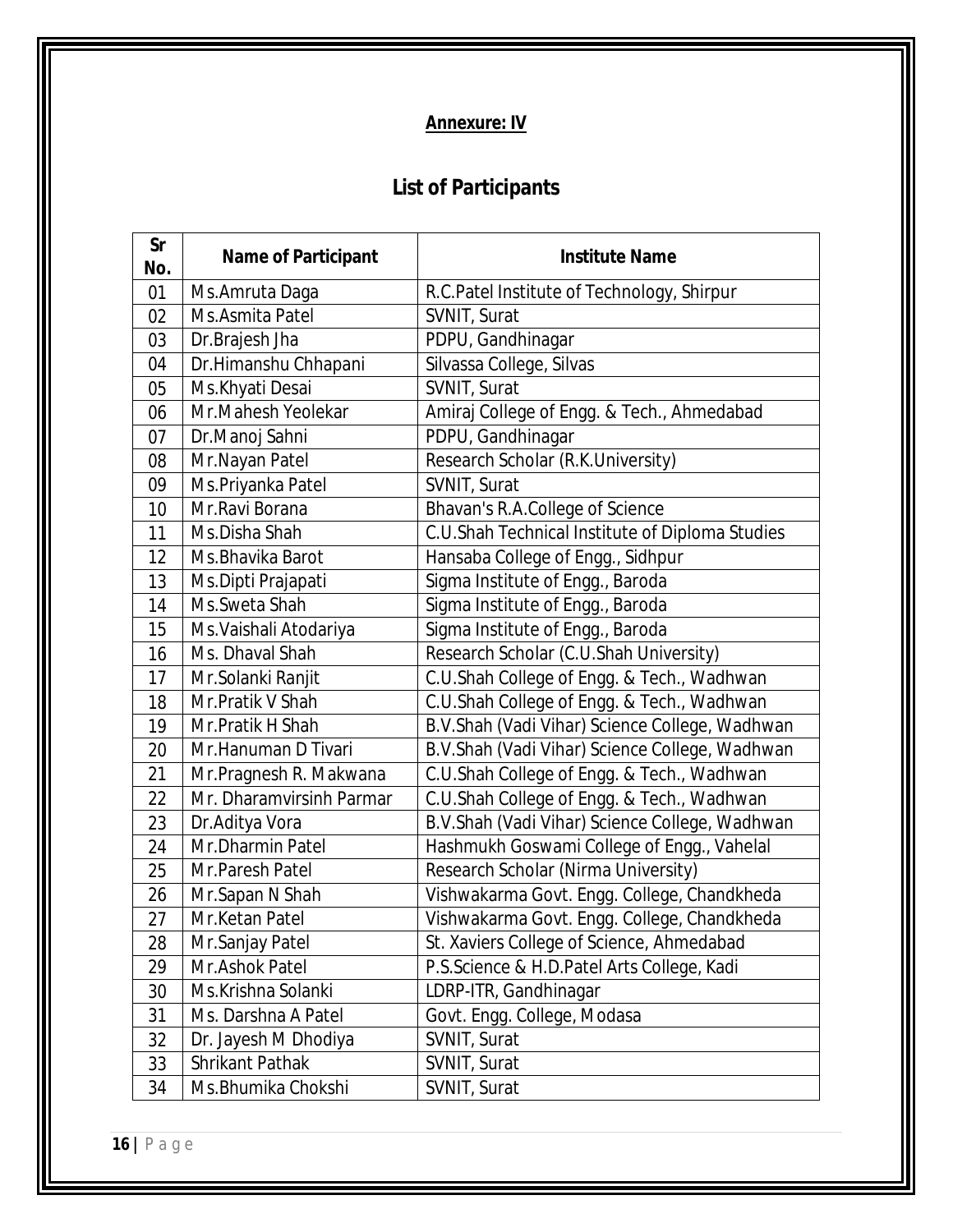| 35 | Mr.Rajesh M Pandit | A.V.P.T.I., Rajkot                               |
|----|--------------------|--------------------------------------------------|
| 36 | Mr.Chirag Barsara  | Atmiya Institute of Technology & Science, Rajkot |
| 37 | Ms.Minal Shukla    | Atmiya Institute of Technology & Science, Rajkot |
| 38 | Ms.Jignasha Patel  | SVNIT, Surat                                     |
| 39 | Piyush Mistry      | Shroff S.R.I.C.T., Ankleshwar                    |
| 40 | Dr. Mitesh Joshi   | C.K.Pithawala Engg. College, Surat               |
| 41 | Riddhi Rekh        | FETR, Isroli, Bardoli                            |
| 42 | Mr. K.R.Gawande    | C.U.Shah College of Engg. & Tech., Wadhwan       |

## **Annexure: V**

## **List of Resource Persons**

| Sr. No.        | <b>Name of Person</b> | <b>Designation</b>            |
|----------------|-----------------------|-------------------------------|
| 1              | Dr. M. N. Mehta       | Professor & Head,             |
|                |                       | AMHD, SVNIT, Surat            |
| $\overline{2}$ | Dr. V. H. Pradhan     | Professor,                    |
|                |                       | AMHD, SVNIT, Surat            |
| 3              | Dr. S. K. Vaidya      | Professor & Head,             |
|                |                       | Department of Mathematics,    |
|                |                       | Saurashtra University, Rajkot |
| 4              | Dr. A. K. Parikh      | Professor,                    |
|                |                       | Department of Mathemtics,     |
|                |                       | C.U. Shah<br>University,      |
|                |                       | Wadhwan City                  |
| 5              | Dr. A. R. Patel       | Associate Professor,          |
|                |                       | Vishwakarma<br>Govt.          |
|                |                       | Engineering<br>College,       |
|                |                       | Chandkheda                    |
| 6              | Dr. J. P. Sharma      | Rtd. Professor,               |
|                |                       | Nirma University, Ahmedabad   |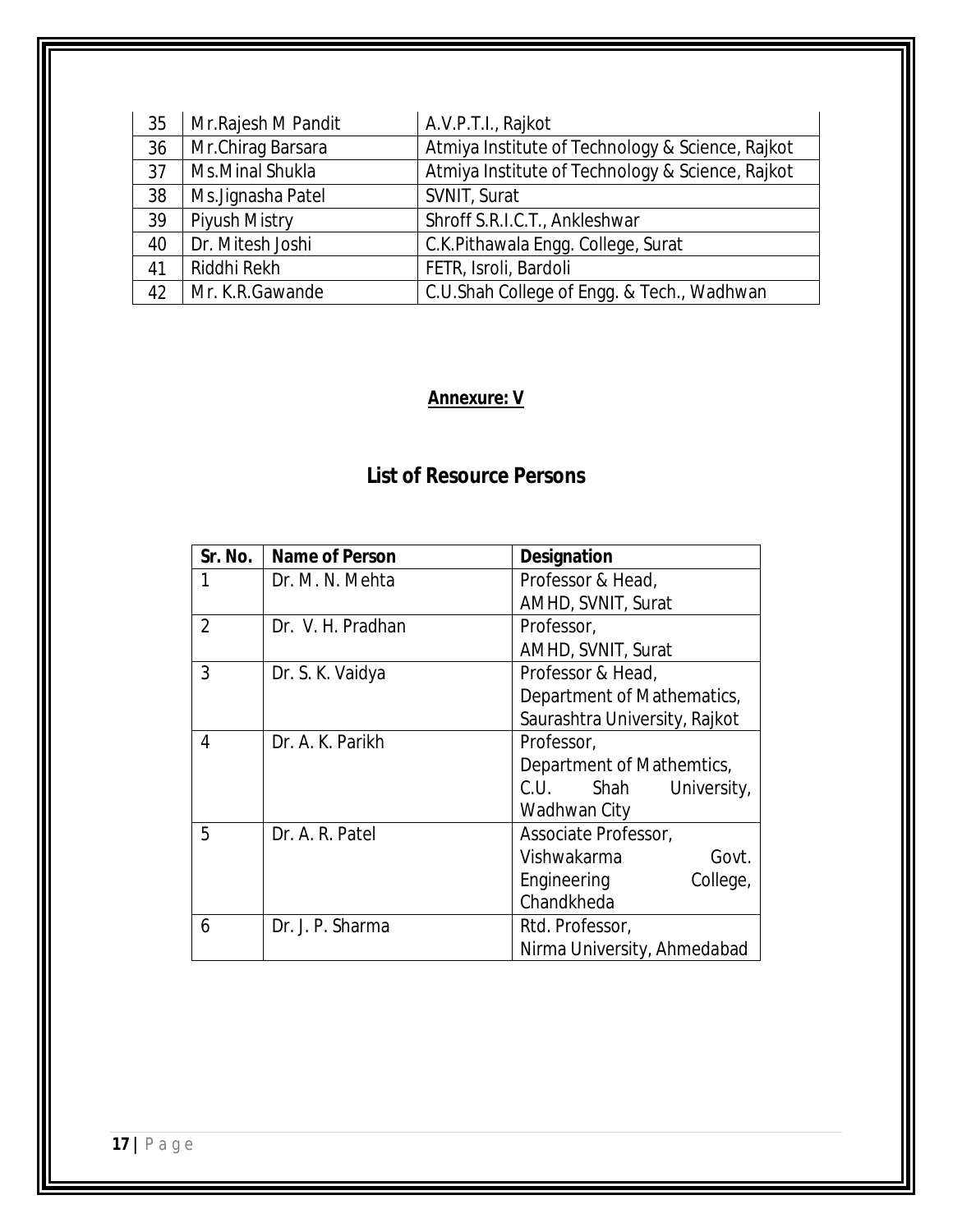## **Annexure: VI**

## **Paper Presentations**

## **Track-1**

| Sr. No.        | Name of<br>Participant                  | <b>Title of the Paper</b>                                                                                                                                                 |
|----------------|-----------------------------------------|---------------------------------------------------------------------------------------------------------------------------------------------------------------------------|
| 1              | Asmita Patel                            | Wavelet Galerkin formulation for non-linear partial differential<br>equations                                                                                             |
| $\overline{2}$ | Brijesh Kumar Jha                       | Finite Volume Model to Study the Effect of NCX on Cytosolic                                                                                                               |
|                |                                         | <b>Calcium Distribution in Astrocytes</b>                                                                                                                                 |
| 3              | K. R. Desai                             | An Analytical Solution of fast diffusion equation using Homotopy<br>perturbation method                                                                                   |
| 4              | H. V. Chapani                           | Bi-cubic B-Spline Finite Element Scheme for solving Laplace's<br>equation                                                                                                 |
| 5              | Nayan Patel                             | Impact of various and arbitrary porous structure in the study of<br>squeeze step bearing lubricated with magnetic fluid considering<br>variable magnetic field            |
| 6              | Priyanka M. Patel                       | The modified F-expansion method for solving some nonlinear<br>partial differential equations                                                                              |
| 7              | Prem Kiran,<br>G. Bhadane               | Analytical Solution of the Non-Linear Partial Differential<br>Equations by Modified Elzaki Transform Homotopy Perturbation<br>Method                                      |
| 8              | Amruta Daga                             | Solution of Linear and Nonlinear Diffusion Equation by                                                                                                                    |
|                |                                         | Variational Homotopy Perturbation Method                                                                                                                                  |
| 9              | Ravi N. Borana                          | Numerical Solution of a phenomenon arising in two phase<br>immiscible flow in homogeneous porous media during<br>secondary oil recovery process and its comparative study |
| 10             | P. R. Mistry                            | Application of variational iteration method to Non linear Partial<br>differential equation                                                                                |
| 11             | Jignasha G. Patel,<br>Jayesh M. Dhodiya | Grey Situation Decision-Making Theory Based Approach to Solve<br>Multi-Objective Transporatation Problem                                                                  |
| 12             | Satish V. Desale                        | Implicit finite difference solution of boundary layer fluid flow<br>over a moving plate                                                                                   |
| 13             | Darshana A. Patel                       | Ferro fluid Lubricated Squeeze Film Bearing with Circumferential<br>Roughness Effect, Arbitrary Porous Layer Thickness and Variable<br>Magnetic Field                     |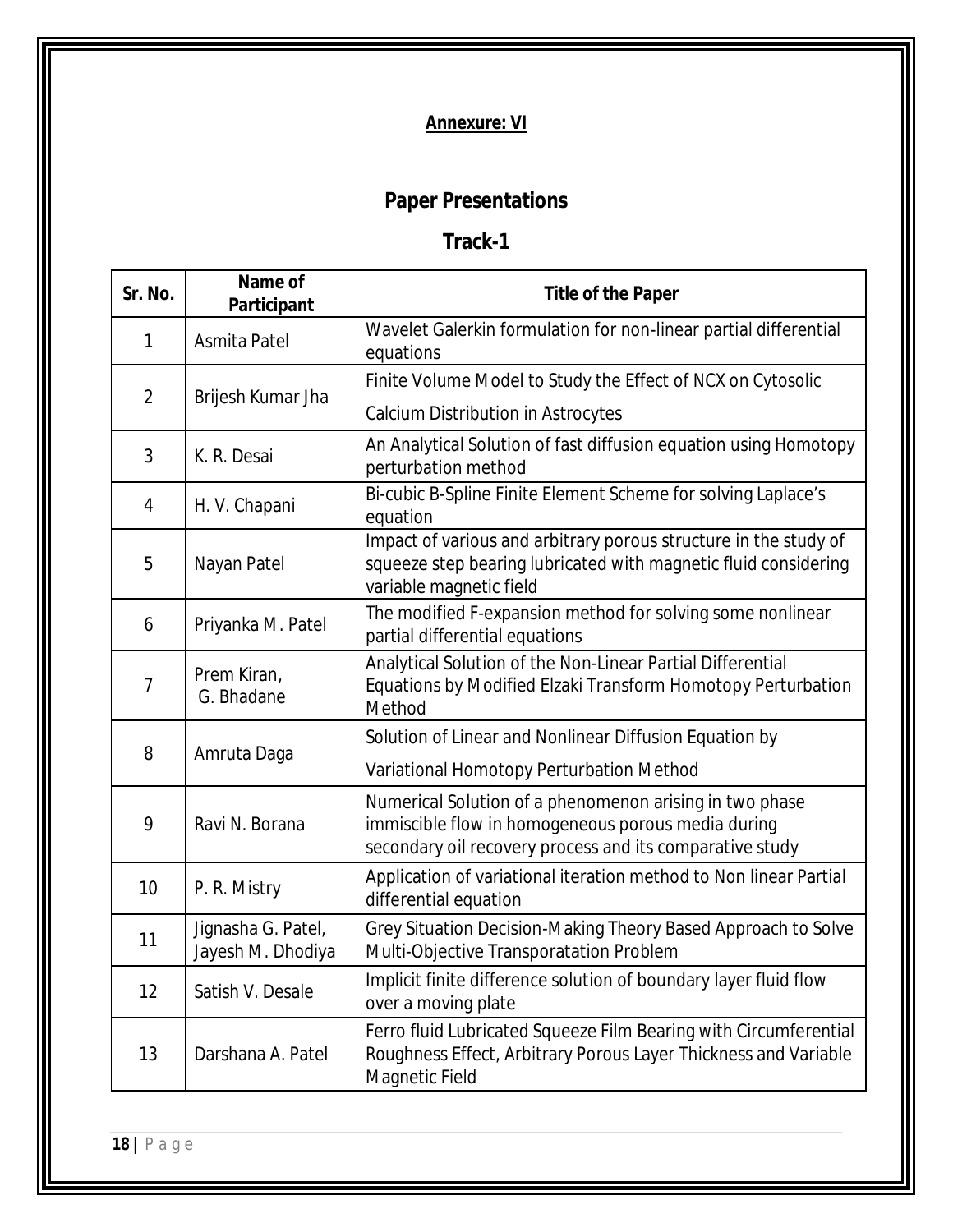## **Track-2**

| Sr. No.        | Name of<br><b>Participant</b> | <b>Title of the Paper</b>                                                                                                    |
|----------------|-------------------------------|------------------------------------------------------------------------------------------------------------------------------|
| 1              | Mahesh A.                     | Domain Analysis of Poincare map for Walking of Passive Dynamic                                                               |
|                | Yeolekar                      | <b>Biped Robot</b>                                                                                                           |
|                |                               | Reviewing the optimal joint pricing and stocking quantity                                                                    |
| 2              | Sanjay Patel                  | decisions in the newsvendor framework and motivation for its                                                                 |
|                |                               | latest applications in solving management issues                                                                             |
| 3              | Chirag M. Barasara            | On Edge Product Cordial Labeling of Some Product Related                                                                     |
|                |                               | Graphs                                                                                                                       |
|                | <b>Ashok Patel</b>            | Newsboy problem with lost sales recapture as function of                                                                     |
| 4              |                               | $\log_m\left(1+\frac{r}{p}\right)$ and beta distributed demand error                                                         |
| 5              | Minal S. Shukla               | b-Chromatic Number of Some Cycle Related Graphs                                                                              |
| 6              | Dr. Aditya M. Vora            | Calculation of Electrical Resistivity of Liquid Binaries by Computer<br>Simulation                                           |
| $\overline{7}$ | Krishna Solanki               | A Single period co-operative advertising model where demand is<br>dependent on price and an additive sales response function |
| 8              | Manoj Sahni                   | Non-Homogeneous Rotating Discs under External Pressure                                                                       |
| 9              | Disha A. Shah                 | Solution of One Dimensional Wave Equation using Laplace<br>Transform                                                         |
| 10             | Rajesh M. Pandit              | Some Results on Global Dominating Sets                                                                                       |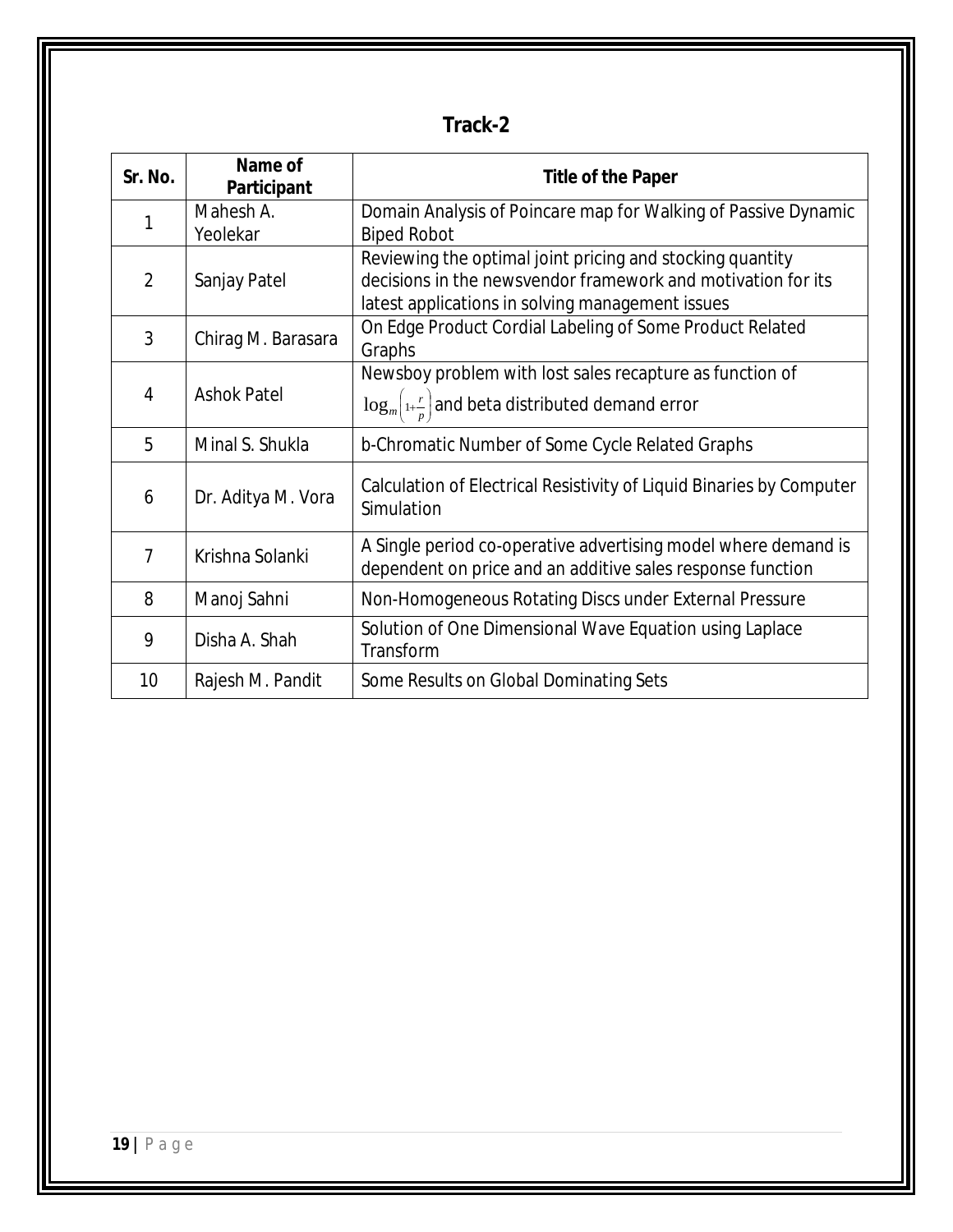#### **Annexure: VII**

#### **Newspaper**

#### **1. Conference News in Sandesh**



સુરેન્દ્રનગર: સી.યુ.શાહ યુનિવર્સીટીના મેથેમેટીકસ ડીપાર્ટમેન્ટ દ્વારા તા.૧૯ ડિસે.ના રોજ રીસેન્ટ ટ્રેન્ડ્સ ઈન મેથેમેટીક્સ એન્ડ ઈટ્સ એપ્લીકેશન્સ પર રાષ્ટ્રીય કક્ષાની કોન્ફરન્સનું યોજાઈ હતી. આ કોન્ફરન્સમાં એસવીએનઆઈટી સરતના સિનીયર પ્રોફેસર ડો.એમ.એન.મહેતા, યુનિવર્સીટીના કુલપતી ડો.એચ.જે.જાની, ડો.વેદવ્યાસ દ્વિદી, પ્રિન્સીપાલ ડો.કે.એચ.વન્દરા, તેમજ ડો.અમીત પરીખ વિગેરે ઉપસ્થિત રહ્યા હતા. આ કોન્ફરન્સમાં ગુજરાત તેમજ અન્ય રાજયોના ગણિત વિષયક ક્ષેત્રના ૬૦ થી પણ વધારો વિધ્વાન તજજ્ઞો અને સંશોધકોએ ભાગ લીધો હતો. તજજ્ઞોએ ગણિતના સૈર્ધ્યાંતીક તેમજ પ્રાયોગીક પાસાઓ પર પોતાના વિચાર રજ કરી કાર્યક્રમને નવી દિશા આપવાનો પ્રયાસ કર્યો હતો. તેમજ સંશોધકોએ ગણિતના પ્રવર્તમાન પ્રવાહો પર સંશોધનપત્રો રજૂ કરી તેનો ઔદ્યોગિક ક્ષેત્રમાં ઉપયોગ કરી રીતે કરી શકાય તે સમજાવ્યુ હતુ.